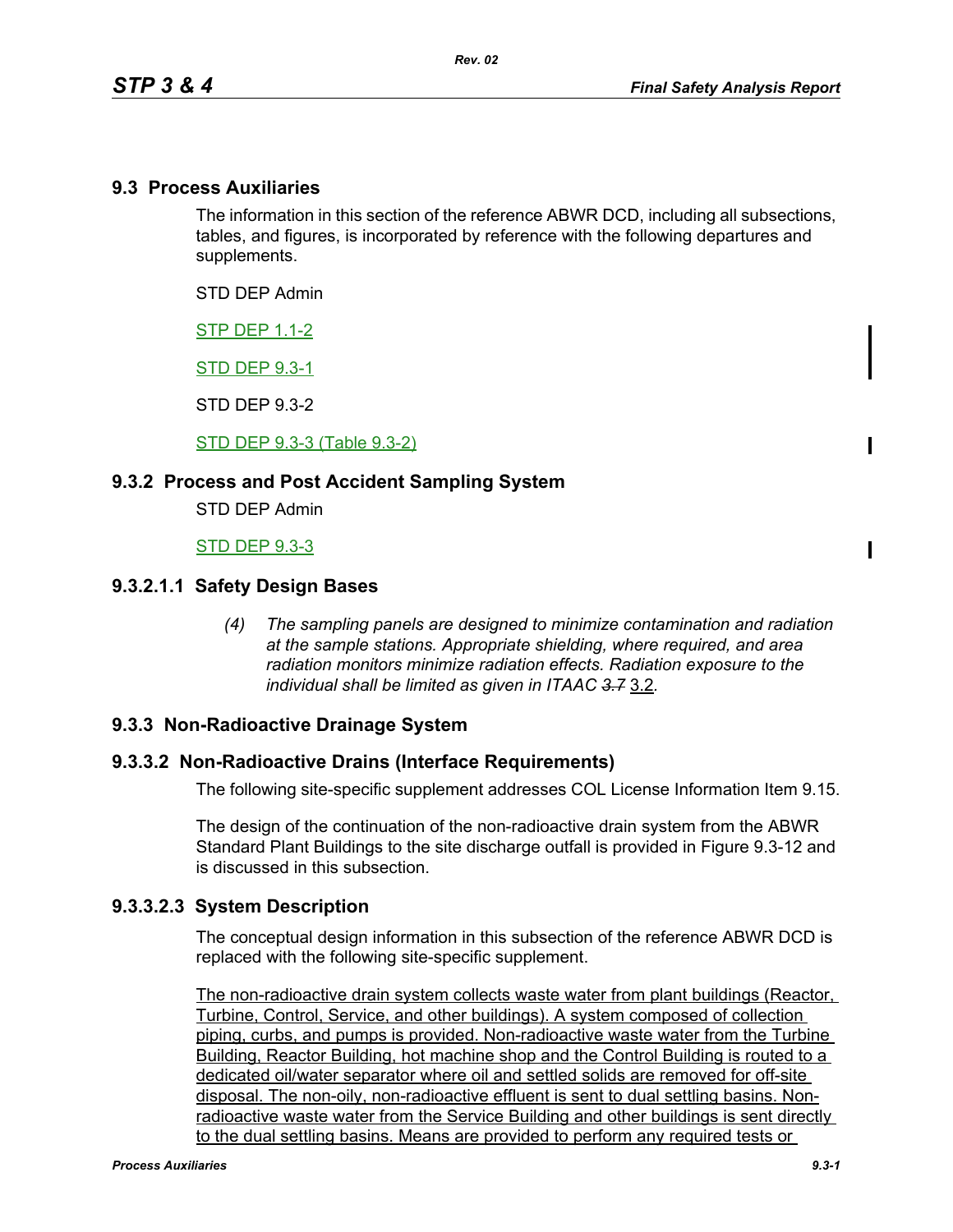analyses required by the discharge permit. The non-radioactive liquid effluent is discharged to the Main Cooling Reservoir through permitted outfall(s). If radioactivity levels exceed the limits for discharge, the flow from the non-radioactive drains has the capability to be diverted to the radioactive effluent portion of the radwaste system. Normally, if low levels of radioactivity are detected, it is quantified and discharged via the normal outfall. Higher levels of radioactivity may require a permitted "batch" discharge via the radwaste effluent radiation monitor. The non-radioactive drainage system is illustrated in Figure 9.3-12.

# **9.3.7 Service Air System**

The information in this section of the reference ABWR DCD, including all subsections, tables and figures, is incorporated by reference with the following departure

# **9.3.7.2 System Description**

STD DEP 9.3-2

*The SAS provides compressed air for tank sparging, filter/demineralizer backwashing, air-operated tools and other services requiring air of lower quality than that provided by the IAS. Breathing air requirements are provided by the SAS.* The Breathing Air System (BAS) is discussed in Subsection 9.3.7.6.

**Service Air**

*Pressure (design)* 0.69 0.87 *MPa Dewpoint (°C)* no requirement

# **9.3.7.6 Breathing Air System**

### **9.3.7.6.1 Design Bases**

### **9.3.7.6.1.1 Safety Design Bases**

The BAS is classified as non-safety related with the exception of the primary containment isolation function.

The primary containment penetration of the BAS meets Seismic Category I requirements and is equipped with a locked closed manual isolation valve outside and a check valve inside containment (GDC 56).

### **9.3.7.6.1.2 Power Generation Design Bases**

The functions of BAS are to provide the following:

- *(1)* Supply low pressure breathable air for use by workers during periods when actual or potential airborne contamination exists.
- *(2)* A means for charging high pressure self-contained breathing apparatus.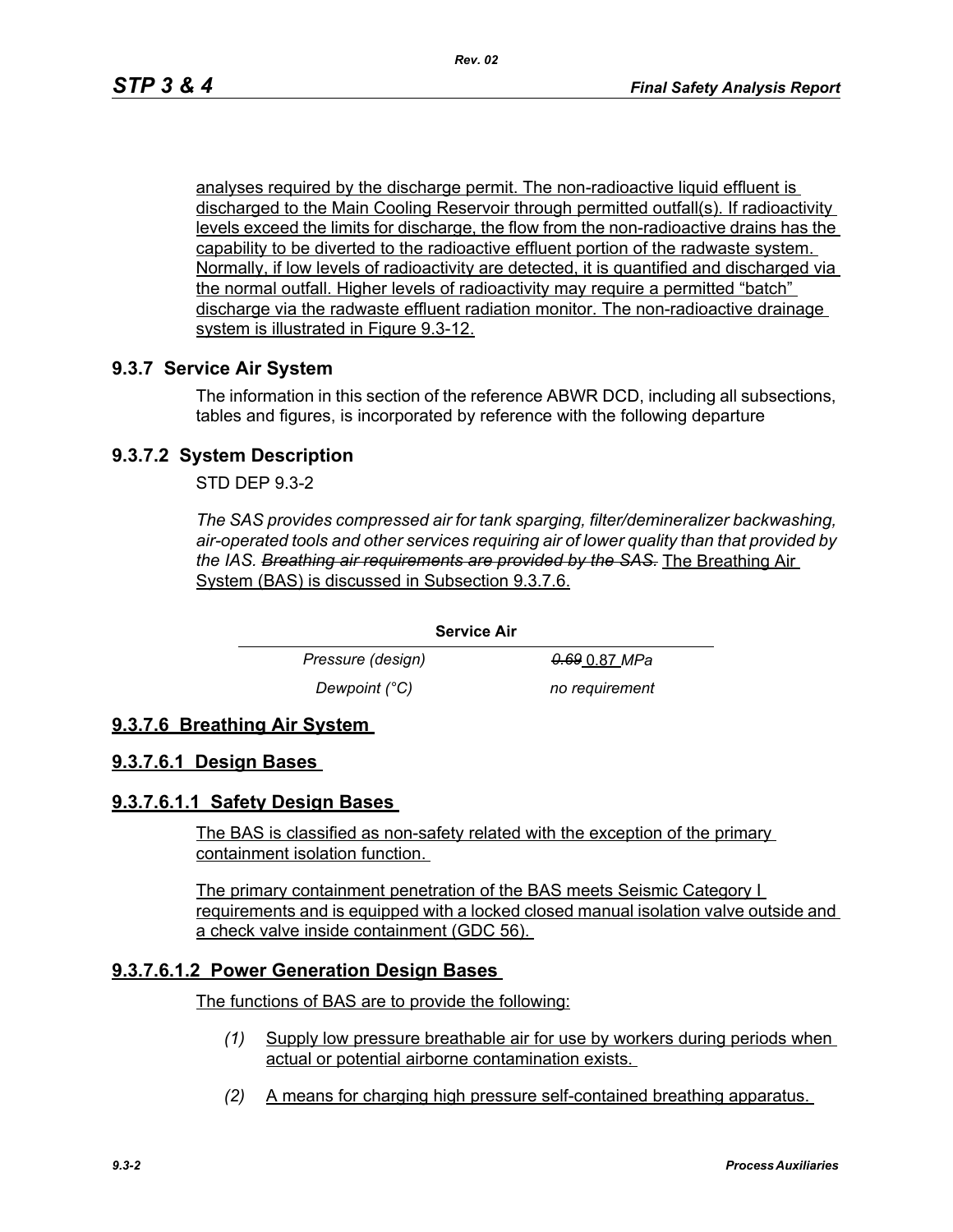### **9.3.7.6.2 System Description**

The BAS is designed to provide compressed air of suitable breathing quality for nonsafety-related functions.

The BAS provides a continuous supply of low pressure breathing air for protection against airborne contamination while performing maintenance inspection and cleaning work. The BAS also provides a means for charging high pressure self-contained breathing apparatus.

The BAS is sized to provide 100%has two air compressors, each sized to provide-50%of the peak air consumption using the bottled breathing air supply and a portable permanent breathing air compressor supply system, as needed. The compressors(s) will becompressors are of the oil-less, breathing air type.

The BAS is also has one compressor sized to charge high pressure self-contained breathing apparatus.

The BAS flow diagram is shown in Figure 9.3-10.

The BAS process quality requirements are listed below.

| <b>Breathing Air</b>                                                                 |                     |
|--------------------------------------------------------------------------------------|---------------------|
| Pressure (design of BAS)                                                             | 689 kPaG            |
| Pressure (design of self-contained breathing<br>apparatus charging)                  | 17.23 MPaG          |
| ANSI Compressed Gas Association (CGA)<br>7.1-1997, "Commodity Specification for Air" | Air Quality Grade D |

The BAS is designed to meet applicable regulatory requirements regarding limiting personnel exposure to airborne radioactivity and maintaining breathing air quality, including those defined by the NRC in 10 CFR 20 and Occupational Safety and Health Act Requirements (OSHA) in 29 CFR 1910. In addition, the BAS design is consistent with Regulatory Guide 8.15.

The BAS containment and penetration and associated isolation valves are designed to Seismic Category I, ASME Code, Section III, Class 2, Quality Group B and Quality Assurance B requirements.

The bottled breathing air supply and a portable or permanent breathing air compressor supply system, as needed, air compressors are operated during normal operation.

Outside and inside primary containment a manually-operated valves *isare kept closed* and locked during normal plant operation. During refueling, the valves is are opened to provide air inside the containment. A check valve is provided inside the containment. This arrangement meets GDC 56, Option (21).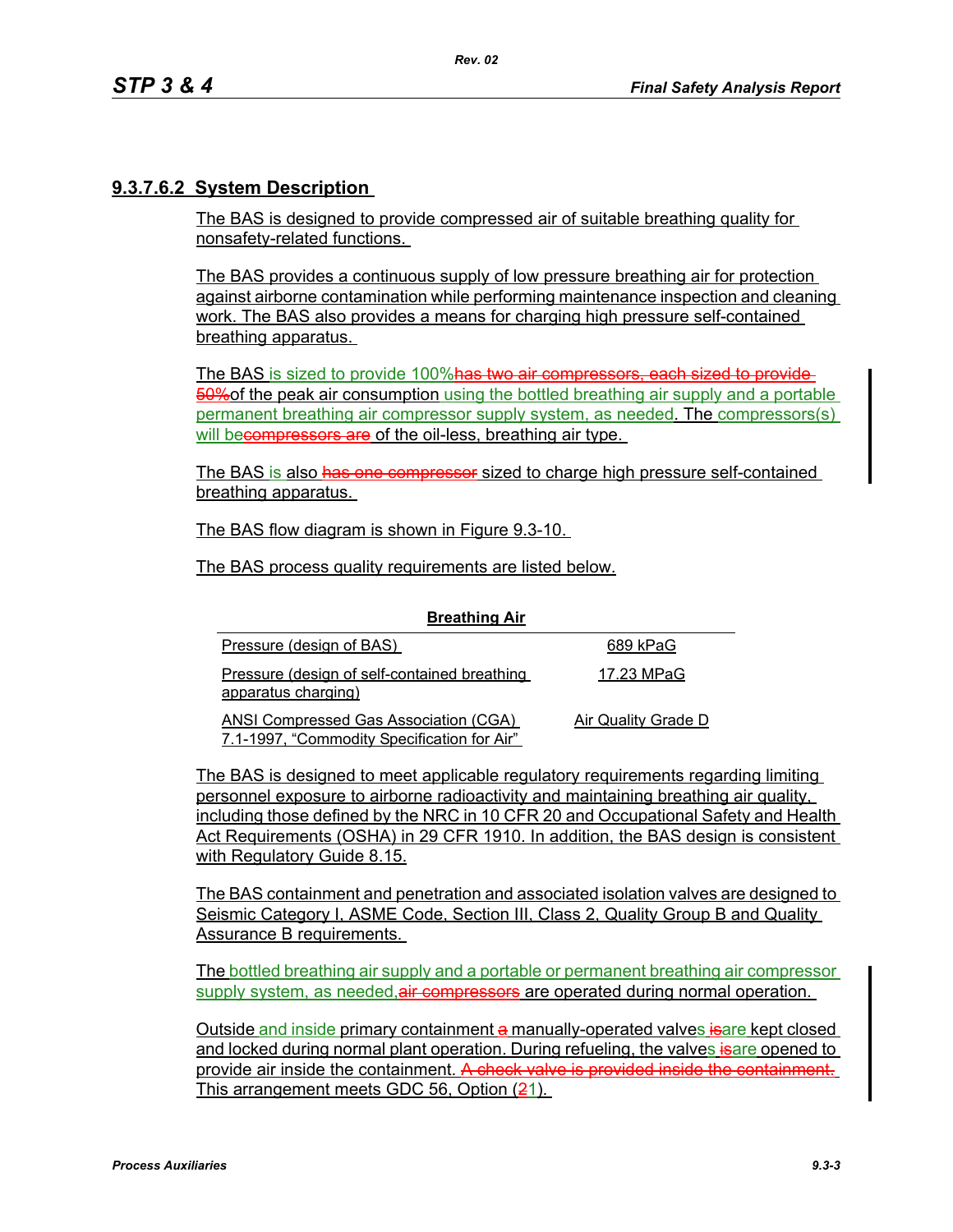# **9.3.7.6.3 Safety Evaluation**

The availability of breathing air is not required to assure any of the following:

- *(1)* Integrity of the reactor coolant pressure boundary.
- *(2)* Capability to shut down the reactor and maintain it in a safe shutdown condition.
- *(3)* Ability to prevent or mitigate the consequences of accidents which can result in potential offsite exposures comparable to the guideline exposures of 10 CFR 100.

However, the containment penetration and isolation valves associated with the breathing air system are relied upon to maintain the integrity of the containment pressure boundary as discussed in Section 9.3.7.6.1.1. The operability of this containment pressure boundary function is necessary to assure (3) above.

# **9.3.7.6.4 Inspection and Testing Requirements**

The BAS is proved operable by its use during normal plant operation. Portions of the system normally closed to airflow can be tested to ensure system operability and integrity.

### **9.3.7.6.5 Instrumentation Application**

Instrumentation for the BAS is primarily local, consisting of pressure, differential pressure and temperature indication and/or control. Pressure transmitters and pressure switches provide control room pressure indications and alarms. The system is maintained at constant pressure, with local pressure reduction provided as required.

### *9.3.8.2.3 Component Description*

### STD DEP 9.3-1

#### *Drain System components are as follows:*

*(1) Collection Piping— In all area of potential radioactivity contamination, the collection system piping for the liquid system is of stainless steel for embedded and chemical drainage, and carbon steel for suspended drainage. Offsets in the piping are provided, where necessary, for radiation shielding. In general the fabrication and installation of the piping provides for a uniform slope that causes gravity to flow to the appropriate sump. During construction, equipment drain piping is terminated not less than 5 cm above the finished floor or drain receiver at each location where the discharge from equipment is to be collected. The connections to the individual equipment are made after the equipment is installed in its proper location.*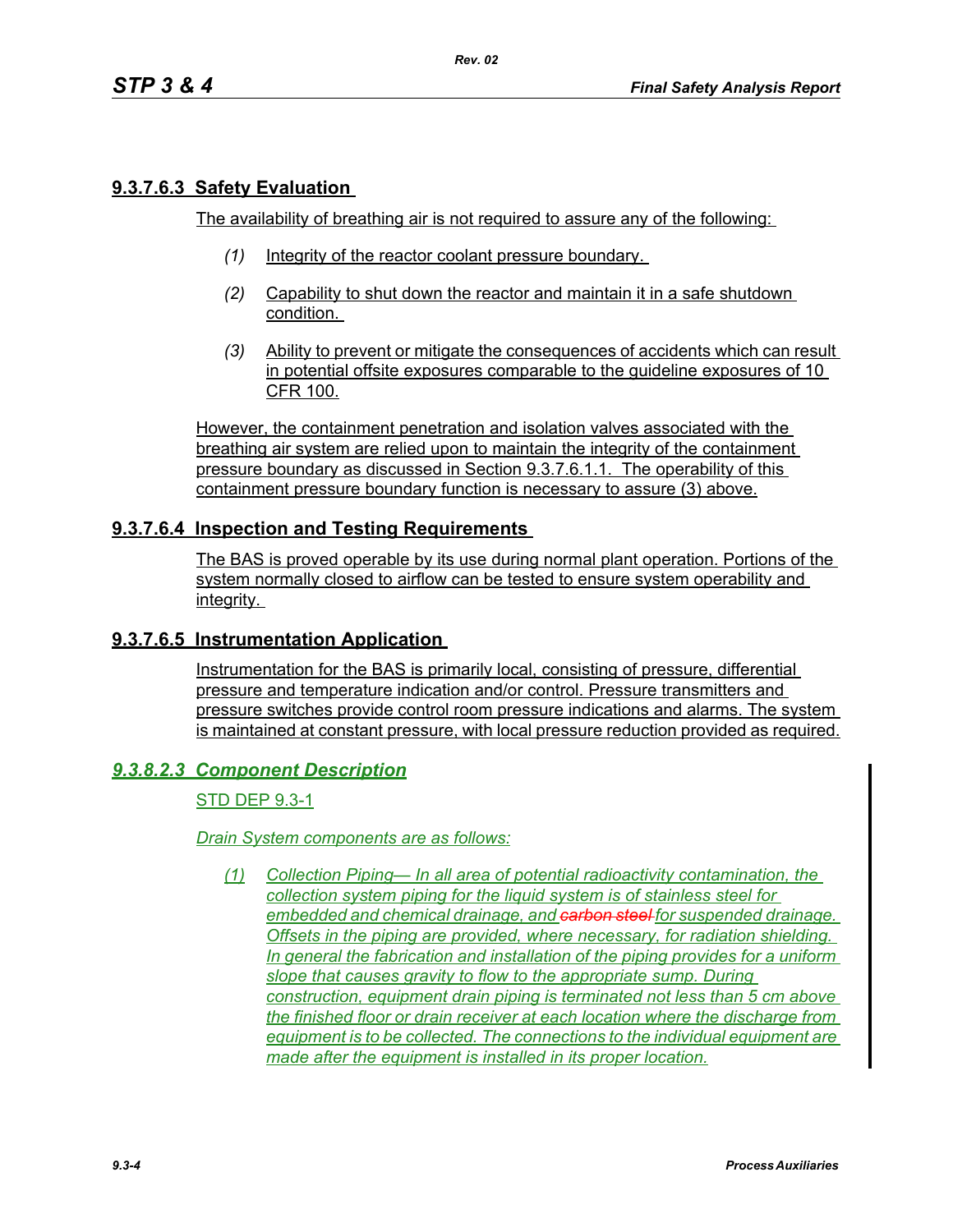# **9.3.9 Hydrogen Water Chemistry System**

#### **9.3.9.2 System Description**

STP DEP 1.1-2

*The HWC System (Figure 9.3-8) is composed of hydrogen and oxygen supply systems, systems to inject hydrogen into the feedwater and oxygen into the offgas and subsystems to monitor the effectiveness of the HWC System. These systems monitor the oxygen levels in the Offgas System and the reactor water.*

*The hydrogen supply system will be site dependent. Hydrogen can be supplied either as a high-pressure gas or as a cryogenic liquid. Hydrogen and oxygen can also be generated on site by the dissociation of water by electrolysis. The HWC hydrogen supply system may be integrated with the generator hydrogen supply system to save the cost of having separate gas storage facilities for both systems. However, bulk hydrogen storage will be located outside but near the Turbine Building*, at least 100m from any safety related building or structure, *as stated in Subsection 10.2.2.2.*

*The oxygen supply system will be site dependent. A single oxygen supply system could be provided to meet the requirements of the HWC System and the condensate Oxygen Injection System described in Subsection 9.3.10.*

### **9.3.12 COL License Information**

#### **9.3.12.4 Radioactive Drain Transfer System**

The following standard supplement addresses COL License Information Item 9.15.

Equipment and floor drain P & I Ds are provided in Figure 9.3-11, Sheets 1 through 22. See Subsection 9.3.8.1.1.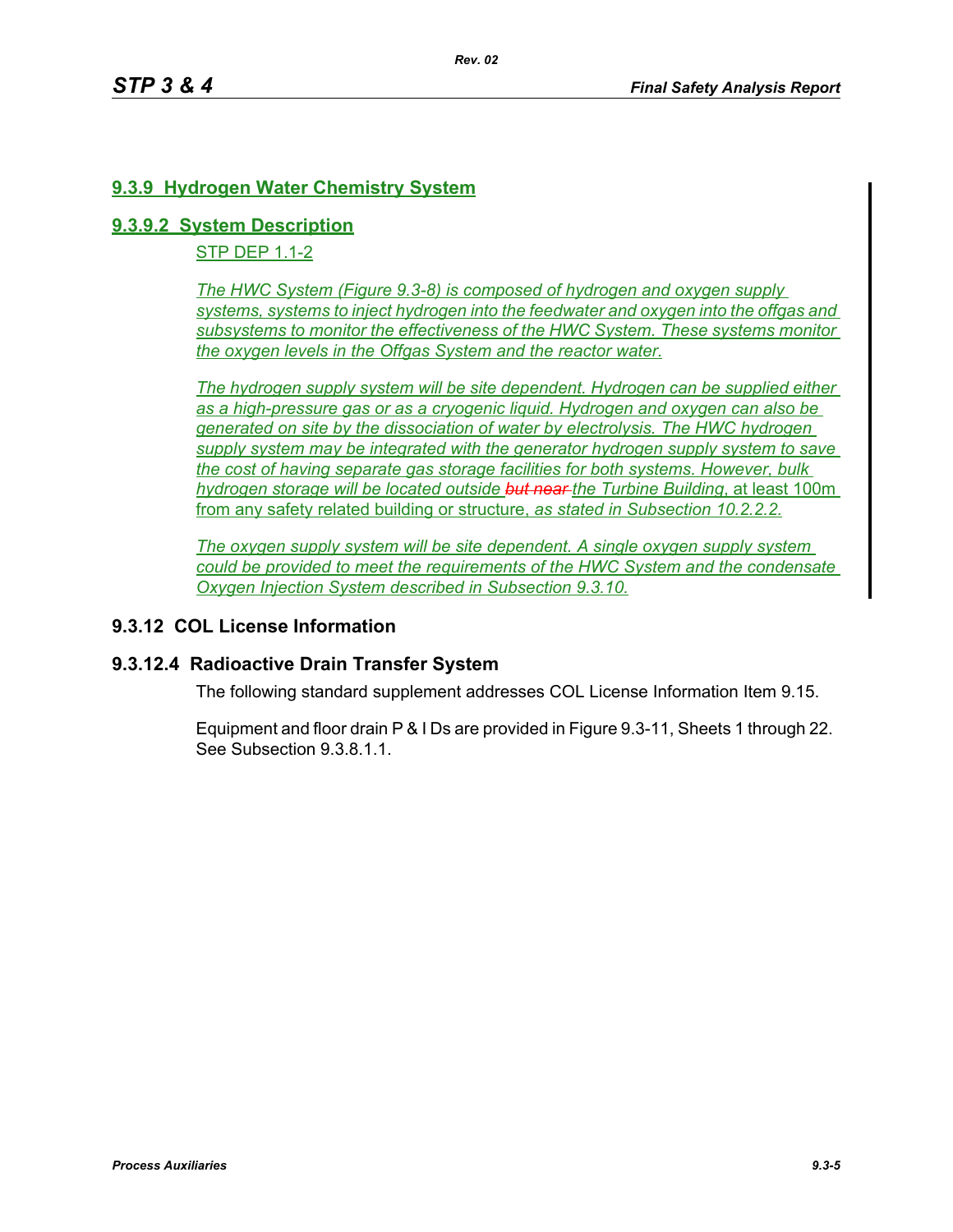|                                                                          |                                    |                             | <b>Table 9.3-2 Water Quality Instrumentation (Continued)</b>   |                                 |                                        |                                      |                                              |                                                      |
|--------------------------------------------------------------------------|------------------------------------|-----------------------------|----------------------------------------------------------------|---------------------------------|----------------------------------------|--------------------------------------|----------------------------------------------|------------------------------------------------------|
| <b>Field</b><br><b>System ID</b>                                         | <b>Instrument</b><br><b>Sensor</b> | <b>Sensor</b><br>Location*  | <b>Indicator</b><br>Location                                   | <b>Recorder</b><br>Location     | <b>Instrument</b><br>Range             | <b>Instrument</b><br><b>Accuracy</b> | <b>Recommended Alarm</b><br><b>Setpoints</b> |                                                      |
|                                                                          |                                    |                             |                                                                |                                 |                                        |                                      | <b>High</b>                                  | <b>High-High</b>                                     |
|                                                                          | Conductivity                       | Sample Line                 | Condensate<br>sample station<br>panel                          | <b>Sample</b><br>station planel | 0 to 1 NL<br>$0.1\mu$ S/cm MS          | $+1\%$ FS                            | $0.1 \mu$ S/cm                               |                                                      |
| <b>Treated</b><br>condensate<br>combined<br>treatment unit<br>outlet     | Oxygen<br>analyzer                 | Sample<br>line <sup>±</sup> | Condensate<br>sample station<br>panel                          | Control room                    | 0 to 400250<br>ppb <sup>±</sup> Oxygen | $+5%$ FS                             | $\cdot$ 200 ppb $O_2$                        | $=$                                                  |
| Feedwater                                                                | Oxygen<br>analyzer                 | Sample line                 | Condensate<br>sample station                                   | Control room                    | 0 to 250 ppb<br><b>Oxygen</b>          | $+5\%$ FS                            | $200$ ppb $O2$                               | Ξ                                                    |
|                                                                          | Corrosion<br>products<br>monitor   | Sample line                 | Feedwater<br>sample station                                    | Control room                    | 0 to 1 ppm <sup><math>\pm</math></sup> | $=$                                  | Ξ                                            | Ξ                                                    |
|                                                                          | Conductivity                       | Sample line                 | Condensate<br>sample station<br>or feedwater<br>sample station | Control room                    | 0 to 1 NL<br>$0.1\mu$ S/cm MS          | $+1\%$ FS                            | $0.1\mu$ S/cm                                |                                                      |
| Control rod drive<br>water                                               | Oxygen-<br>analyzer                | Sample line                 | Reactor sample<br>station panel                                | <b>Control room</b>             | 0 to 1000 ppb<br>Oxygen                | $+5%$ FS                             | $200$ ppb $O2$                               | $\equiv$                                             |
|                                                                          | Conductivity                       | Sample line                 | Reactor sample<br>station panel                                | <b>Control room</b>             | $0$ to $1$ NL<br>$0.1u$ S/cm MS        | $+1\%$ FS                            | $0.2m$ S/cm                                  |                                                      |
| <b>Reactor water</b><br>cleanup system<br>inlet (high temp) <sup>f</sup> | Conductivity                       | Sample line                 | <b>Reactor sample</b><br>station panel                         | Control room                    | 0 to 10 NL<br>$0.1\mu$ S/cm MS         | $+1\%$ FS                            | $0.7 \mu$ S/cm                               | <b>Finai Salety Analysis Repor</b><br>$3.5 \mu$ S/cm |
|                                                                          | Oxygen<br>analyzer                 | Sample line                 | <b>Reactor sample</b><br>station panel                         | Control room                    | 0 to 10 ppm<br>Oxygen                  | $+5%$ FS                             | $=$                                          | Ξ                                                    |
| <b>FS = Full Scale Range</b>                                             |                                    | $MS = Midscale$             |                                                                | $NL = Nonlinear$                |                                        |                                      |                                              |                                                      |

*9.3-6*

*Rev. 02*

**Process Auxiliaries** *Process Auxiliaries*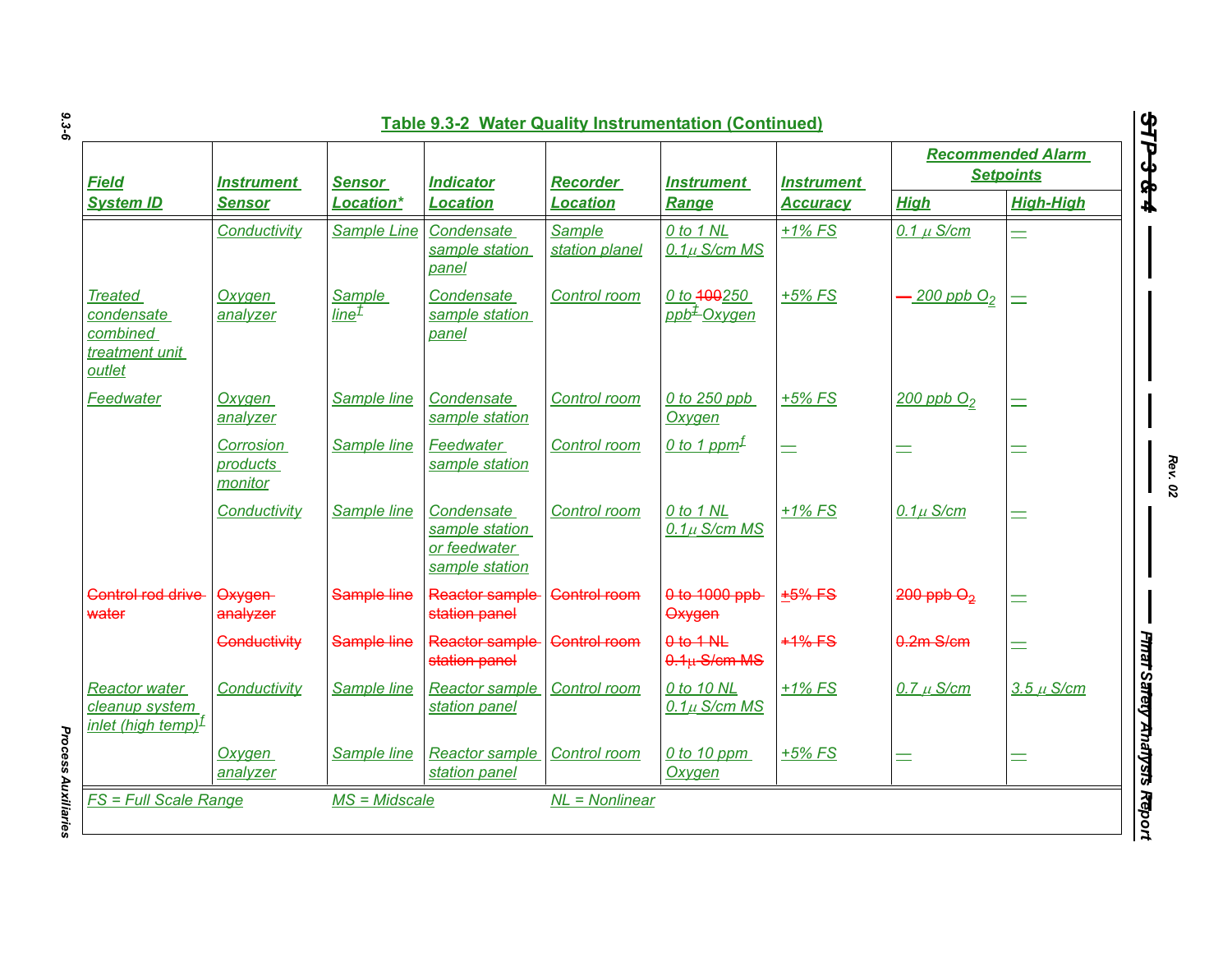| <b>Field</b><br><b>System ID</b>                                                                       | <b>Instrument</b><br><b>Sensor</b>                                                                           | <b>Sensor</b><br>Location* | <b>Indicator</b><br><b>Location</b>                                                                                                                                                                                                                                                                                                                                                                                                                                                                                                                                                                                   | <b>Recorder</b><br><b>Location</b> | <b>Instrument</b><br><b>Range</b> | <b>Instrument</b><br><u>Accuracy</u> | <b>Recommended Alarm</b><br><b>Setpoints</b> |                  |
|--------------------------------------------------------------------------------------------------------|--------------------------------------------------------------------------------------------------------------|----------------------------|-----------------------------------------------------------------------------------------------------------------------------------------------------------------------------------------------------------------------------------------------------------------------------------------------------------------------------------------------------------------------------------------------------------------------------------------------------------------------------------------------------------------------------------------------------------------------------------------------------------------------|------------------------------------|-----------------------------------|--------------------------------------|----------------------------------------------|------------------|
|                                                                                                        |                                                                                                              |                            |                                                                                                                                                                                                                                                                                                                                                                                                                                                                                                                                                                                                                       |                                    |                                   |                                      | <b>High</b>                                  | <b>High-High</b> |
| <b>RHR Heat</b><br><b>Exchanger Outlet</b><br>(3)                                                      | Conductivity                                                                                                 | Sample Line                | <b>Local Panel</b>                                                                                                                                                                                                                                                                                                                                                                                                                                                                                                                                                                                                    | Main control<br>Room               | 0 to 10 NL<br>$1\mu$ S/cm MS      | $+1\%$ FS                            | $3\mu$ S/cm                                  | $10\mu$ S/cm     |
| Condensate<br><b>Transfer Pump</b><br>Outlet                                                           | Conductivity                                                                                                 | <b>Sample Line</b>         | Condensate<br><b>Sample Station</b><br>Panel                                                                                                                                                                                                                                                                                                                                                                                                                                                                                                                                                                          | <b>Sample Station</b><br>Panel     | 0 to 1 NL<br>$0.1\mu$ S/cm MS     | $+1\%$ FS                            | $0.1\mu$ S/cm                                | $\equiv$         |
| Suppression<br>Pool Cleanup<br><b>Outlet</b>                                                           | Conductivity                                                                                                 | <b>Sample Line</b>         | <b>Local Panel</b>                                                                                                                                                                                                                                                                                                                                                                                                                                                                                                                                                                                                    | Main control<br>Room               | 0 to 1 NL<br>$0.1\mu$ S/cm MS     | $+1\%$ FS                            | $0.1\mu$ S/cm                                | $0.2\mu$ S/cm    |
| <b>LCW Process</b><br>Line                                                                             | Conductivity                                                                                                 | <b>Process</b><br>Line     | <b>Local Panel</b>                                                                                                                                                                                                                                                                                                                                                                                                                                                                                                                                                                                                    | Radwaste<br><b>Control Room</b>    | 0 to 20 NL<br>$0.1\mu$ S/cm MS    | $+1\%$ FS                            | Ξ                                            | $\equiv$         |
| <b>HCW Process</b><br>Line                                                                             | Conductivity                                                                                                 | <b>Process</b><br>Line     | <b>Local Panel</b>                                                                                                                                                                                                                                                                                                                                                                                                                                                                                                                                                                                                    | Radwaste<br><b>Control Room</b>    | 0 to 200 NL<br>$0.1\mu$ S/cm MS   | $+1\%$ FS                            | $=$                                          | Ξ                |
| Additional sample lines are in the footnote t                                                          |                                                                                                              |                            |                                                                                                                                                                                                                                                                                                                                                                                                                                                                                                                                                                                                                       |                                    |                                   |                                      |                                              |                  |
| <b>FS = Full Scale Range</b>                                                                           |                                                                                                              | $MS = Midscale$            |                                                                                                                                                                                                                                                                                                                                                                                                                                                                                                                                                                                                                       | $NL = Nonlinear$                   |                                   |                                      |                                              |                  |
| $\tau$<br>ppb = Parts per billion<br>±.<br>ppm = Parts per million<br>f<br><b>CUW</b> heat exchangers. | for the Offgas System is discussed in Section 11.3.<br>Sample location downstream of oxygen injection point. |                            | The following sampling lines are provided which do not have any instruments, grab sampling only: control rod drive system main stream, high pressure<br>drains, gland steam evaporator drain, TCW heat exchanger outlet, standby liquid control tank, HECW (3), HNCW, LCW sump, HCW sump, HWH,<br>condensate filter outlet (4), condensate demineralizer outlet (6), RCW (12) and all tanks and major process streams in the liquid radwaste system. Sampling<br>One of the two CUW sampling lines (high temp.) takes the sample before the CUW heat exchangers, and the other (low temp.) takes the sample after the |                                    |                                   |                                      |                                              |                  |

**Process Auxiliaries** *Process Auxiliaries 9.3-7*

*Rev. 02*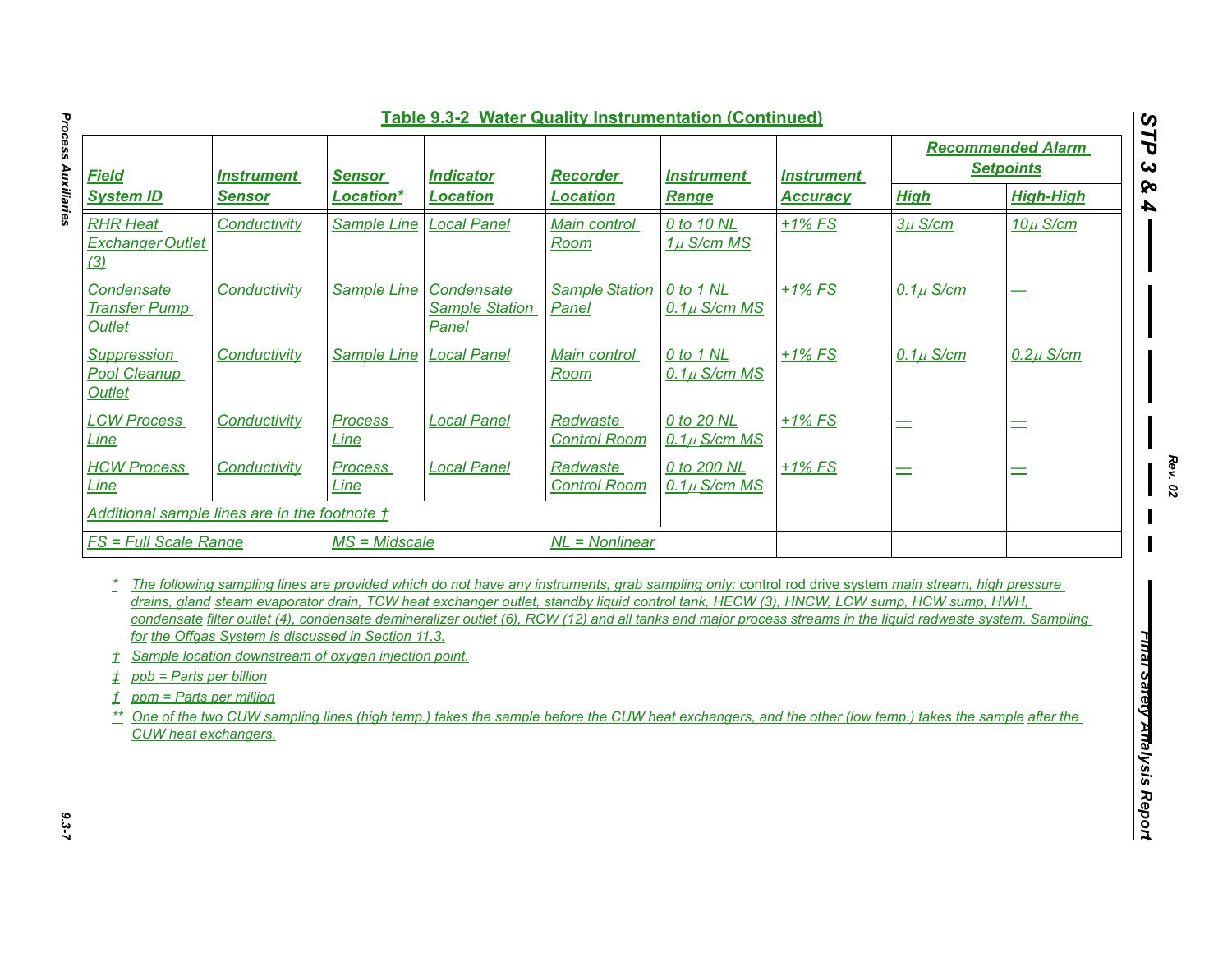

**Figure 9.3-10 Breathing Air System Flow Diagram**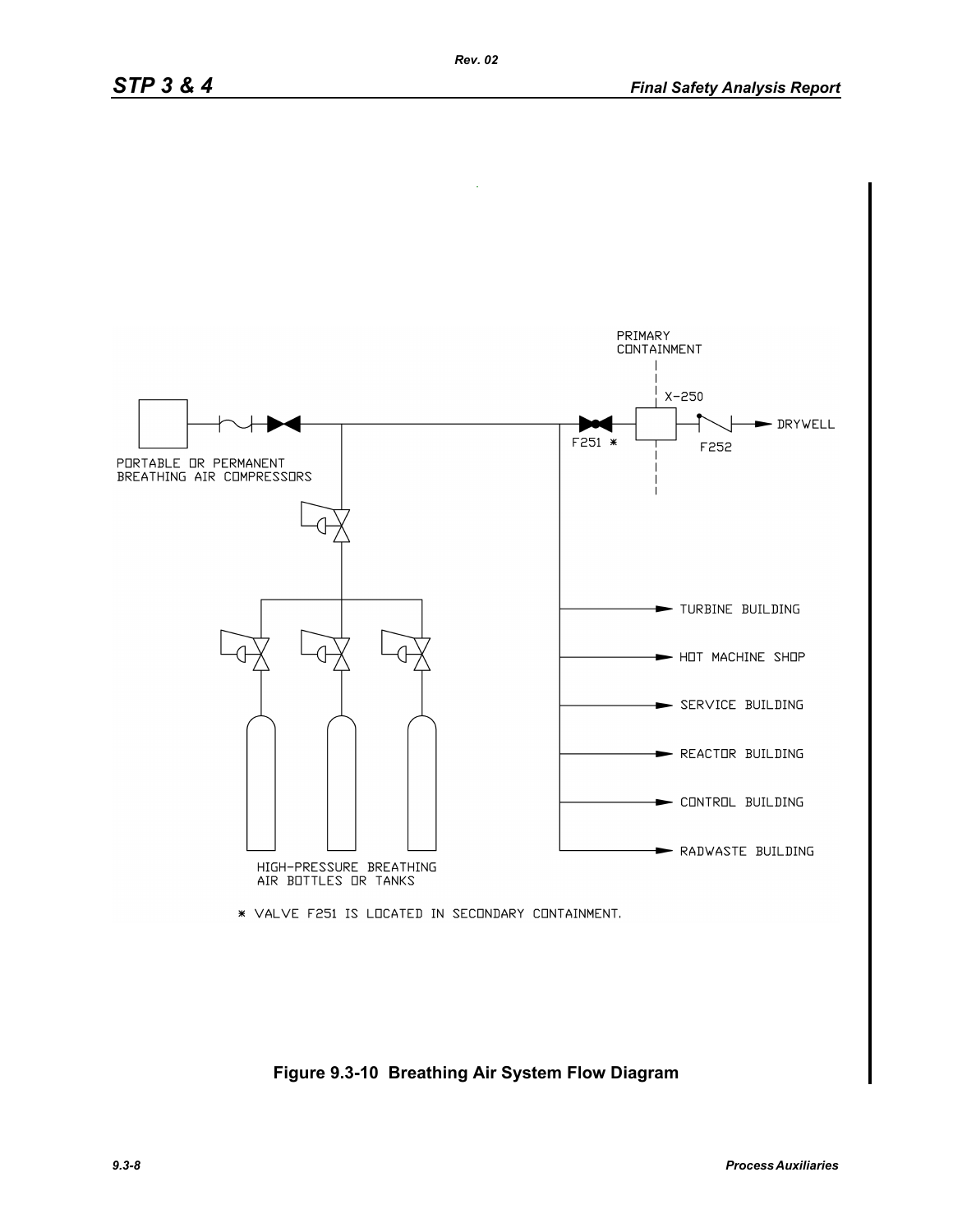The following figures are located in Chapter 21:

Figure 9.3-11 Radioactive Drain Transfer System P&ID (Sheets 1-22)